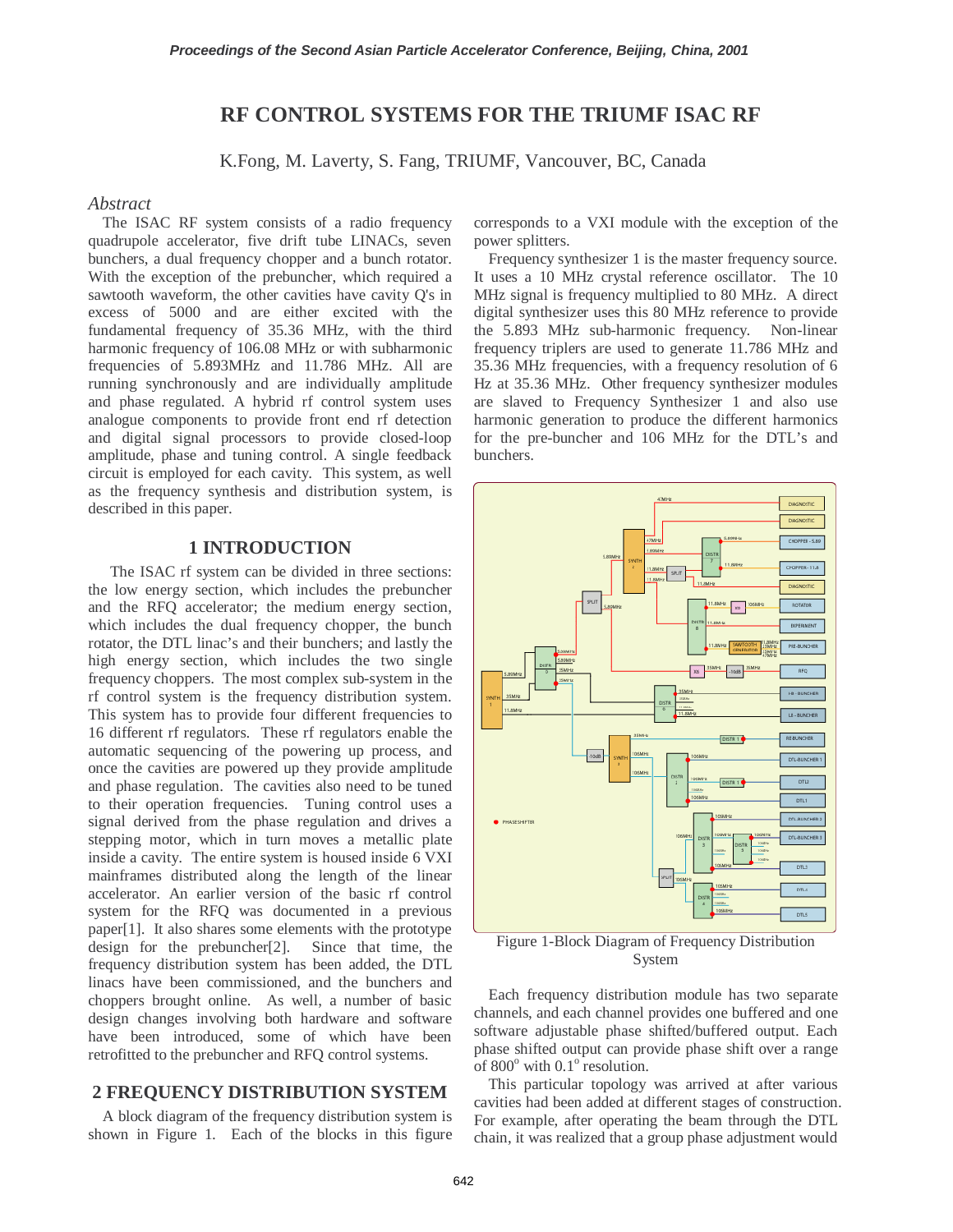be desirable. This would allow the operator to change the phase of every cavity within the DTL chain relative to the phase of the RFQ. The addition of Distribution Module 0 makes this phase adjustment possible, and permits compensation for the aging of a target foil located in a drift tube some distance away from the DTL chain.

#### **3 RF CONTROL SYSTEM**

A typical rf control system consists of a desktop PC, a VXI slot zero control module, and two custom modules housed in a VXI mainframe. A block diagram of the overall system is shown in Figure 2, while Figure 3 shows the rf controls in more detail.

The VXI mainframe provides a clean environment for the two control modules which regulate rf signals. One of these provides the rf modulation and demodulation function, while the second performs digital signal processing of the demodulator signal. A control system typically consists of 4 loops: a phase-locked loop for phase stabilization, an in-phase and a quadrature-phase regulating loop for rf amplitude/phase regulation, and a cavity tuning loop for proper impedance matching to the rf amplifiers.

For stability reasons, for proper operation in selfexcited mode, as well as to reduce the cross talk between the two loops, the rf phase around the I/Q loop at resonance is adjusted to be an integer multiple of  $360^\circ$ . In this configuration one can also derive the signal necessary for tuning control from the Q loop. This will be described in the next section.

Feedback loop regulation, requiring high signal bandwidth, is performed on-board using Motorola digital signal processors. With a sampling rate of 400 kHz, a control bandwidth of 20 kHz is achieved with the Motorola DSP56002 processor. Supervisory tasks, which require low signal bandwidth but relatively complex decision logic, are performed with the desktop PC. Communication between the PC and the VXI mainframe is done via a FireWire (IEEE 1394) interface. Communication between the PC and the central control system is done via 100BaseT ethernet.

Up to 4 independent rf systems can be housed inside a VXI mainframe and be controlled by a single control PC.



Figure 2 – System Block Diagram

## **4 CAVITY TUNING SYSTEM**

The cavities are tuned by a pair of grounded capacitive plates extending inside them. The plates can be moved in or out by a leadscrew. For the coarse tuner the plate is moved manually, while the fine tuner moves the plate by a stepping motor. The cavity tuning system make uses of the fact that the rf phase around the I/Q loop at resonance is an integer multiple of  $360^\circ$ . As a result, at resonance the Q input to the feedback controller is zero and the Q modulation is zero. Any detuning is manifested as the presence of signal at the Q input when the Q loop is opened, or the presence of Q modulation when the loop is closed. To allow automatic tuning in both open and closed loop conditions, the weighted sum of the input and the output of the Q PID is used as the error signal for the tuning controller. In this way, The Q loop serves dual purpose: as a regulating loop for rf signal as well as an

out-of-tune detector for the tuning loop. In order for this to happen, as well as to eliminate quadrature error, the set point of the Q loop must be set to zero, and the phase of the cavity is set by changing the reference input via the frequency distribution system.

## **5 SYSTEM SOFTWARE**

There are two distinct software designs incorporated in this system. One is the low level feedback control firmware for the DSP. In order to be able to achieve the highest processing speed this software is hand coded in assembler. It performs open and closed loop regulation, output limiting, as well as exchanges of status information with the supervisory processor. The supervisory processor performs the tasks of automatic power up sequencing, local status display, and communication with the remote EPICS-based master control system. Since each VXI mainframe can house up to four rf control